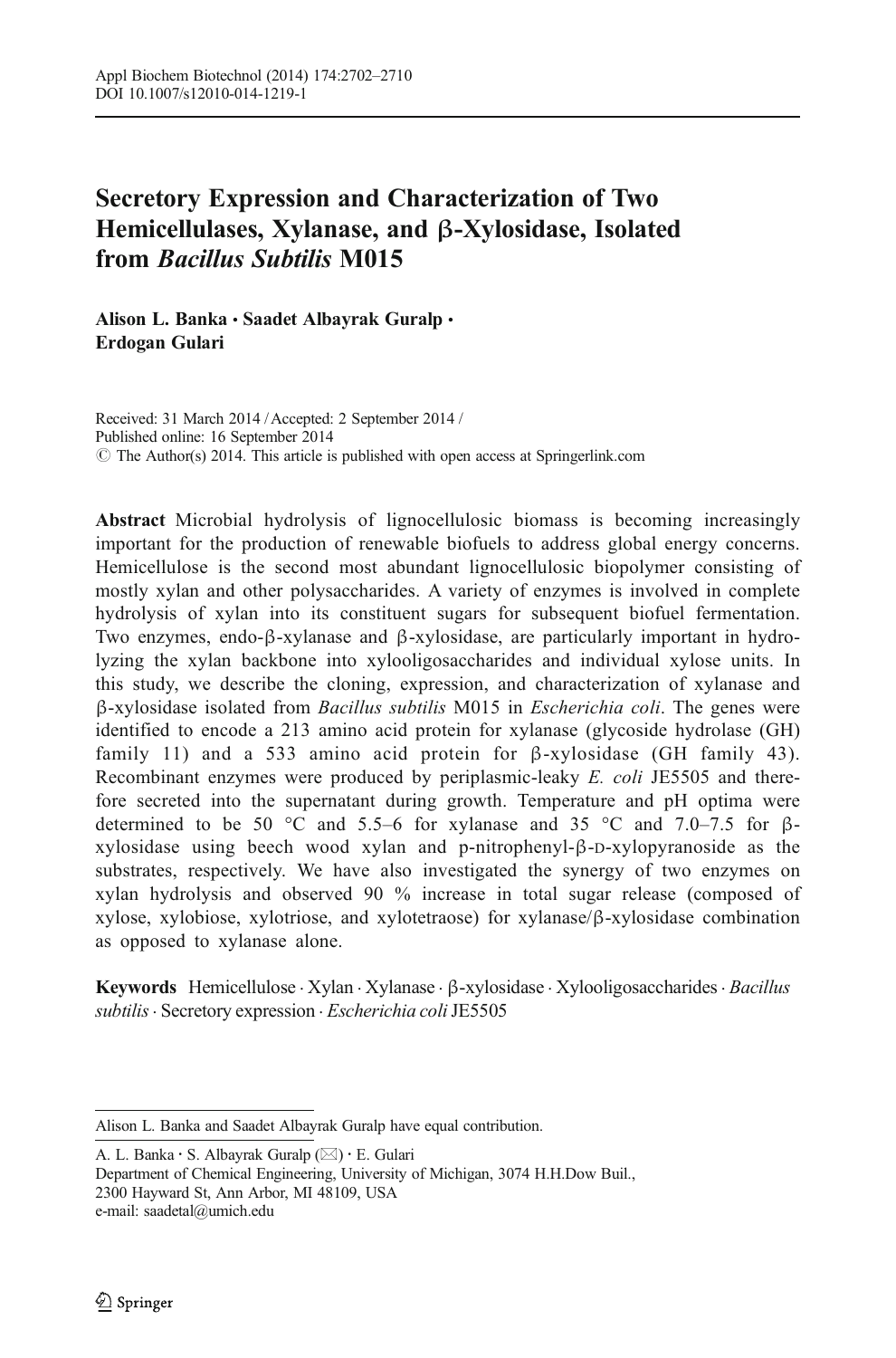#### Introduction

Concerns about greenhouse gases, a finite fossil fuel supply, and an increase in energy needs around the world has led to an increased interest in alternative fuel sources such as the use of lignocellulosic biomass for biofuel production [\[1](#page-7-0)]. Several groups employed metabolic pathway engineering tools to modify microorganisms to convert processed lignocellulosic biomass to a renewable fuel source such as ethanol, biodiesel, and isobutanol [\[2](#page-7-0)–[5](#page-7-0)]. Lignocellulosic biomass consists of three major components: cellulose (30–50 % dry weight), hemicellulose  $(20-40 \%)$ , lignin  $(15-25 \%)$ , and ash and other components  $(3-10 \%)$  [\[6\]](#page-8-0). While both cellulose and hemicellulose can be hydrolyzed to individual sugar molecules, hemicellulose's short, branched, non-crystalline nature makes it more ideal for hydrolysis than cellulose [[7](#page-8-0)]. Hemicelluloses are comprised of several monosaccharide units, mainly xylan with lesser amounts of arabinan, galactan, and mannan, depending on the origin. The main hemicellulose of hardwoods and many agricultural crops is xylan, which is a linear polysaccharide consisting of D-xylose units linked by β-1,4-glycosidic bonds with a large variety of substitutions [\[8\]](#page-8-0). At least two enzymes, endo-1,4-β-xylanase (EC 3.2.1.8) and 1,4-β-xylosidase (EC 3.2.1.37), are required to hydrolyze the xylan backbone to individual xylose units, with additional enzymes required to cleave any side groups [[9](#page-8-0)]; this hydrolysis allows an organism to use hemicellulose as a food source, providing xylose to be utilized as a sugar source [\[10](#page-8-0)].

Many xylanases have been previously isolated and characterized from different strains of bacteria and fungi  $[11-13]$  $[11-13]$  $[11-13]$  $[11-13]$ ; β-xylosidases and the co-activity of two enzymes on xylan hydrolysis however have been described to a lesser degree [\[14](#page-8-0)–[16\]](#page-8-0). In this study, we have cloned two genes coding for endo-xylanase and β-xylosidase from a recently-isolated strain Bacillus subtilis M015 and strategically expressed them in a periplasmic-leaky Escherichia coli strain which resulted in successful secretion of the recombinant proteins outside of the cells at high levels. The two enzymes were characterized separately, and both their individual and combined effect on hydrolysis of beech wood xylan was examined. Secretory expression of endo-xylanase and β-xylosidase allows them to be readily available in culture supernatant and continuously hydrolyze xylan into xylose and other xylooligosaccharides which can be consequently utilized by an engineered fuelproducer strain to generate biofuels.

#### Materials and Methods

#### Microbial Strains and Plasmids

B. *subtilis* M015 was previously isolated from Thai higher termites, *Microcerotermes* sp., [\[17\]](#page-8-0) and provided by Professor Sumaeth Chavadej's Lab at the Petroleum and Petrochemical College at Chulalongkorn University in Bangkok, Thailand. E. coli JE5505 (carrying an lpp-deletion) was obtained from The Coli Genetic Stock Center (CGSC) at Yale University and the plasmid pFLAG-CTS was purchased from Sigma-Aldrich.

#### Chemicals, Substrates, and Media

B. subtilis M015 was grown in tryptic soy broth (TSB), and E. coli JE5505 was maintained in lysogeny broth (LB). p-nitrophenol (pNP) and p-nitrophenyl-β-D-xylopyranoside (pNPX) were purchased from Acros Organics and Calbiochem, respectively. Xylooligosaccharides 1,4-β-D-xylobiose, 1,4-β-D-xylotriose, and 1,4-β-D-xylotetraose (Megazyme) were provided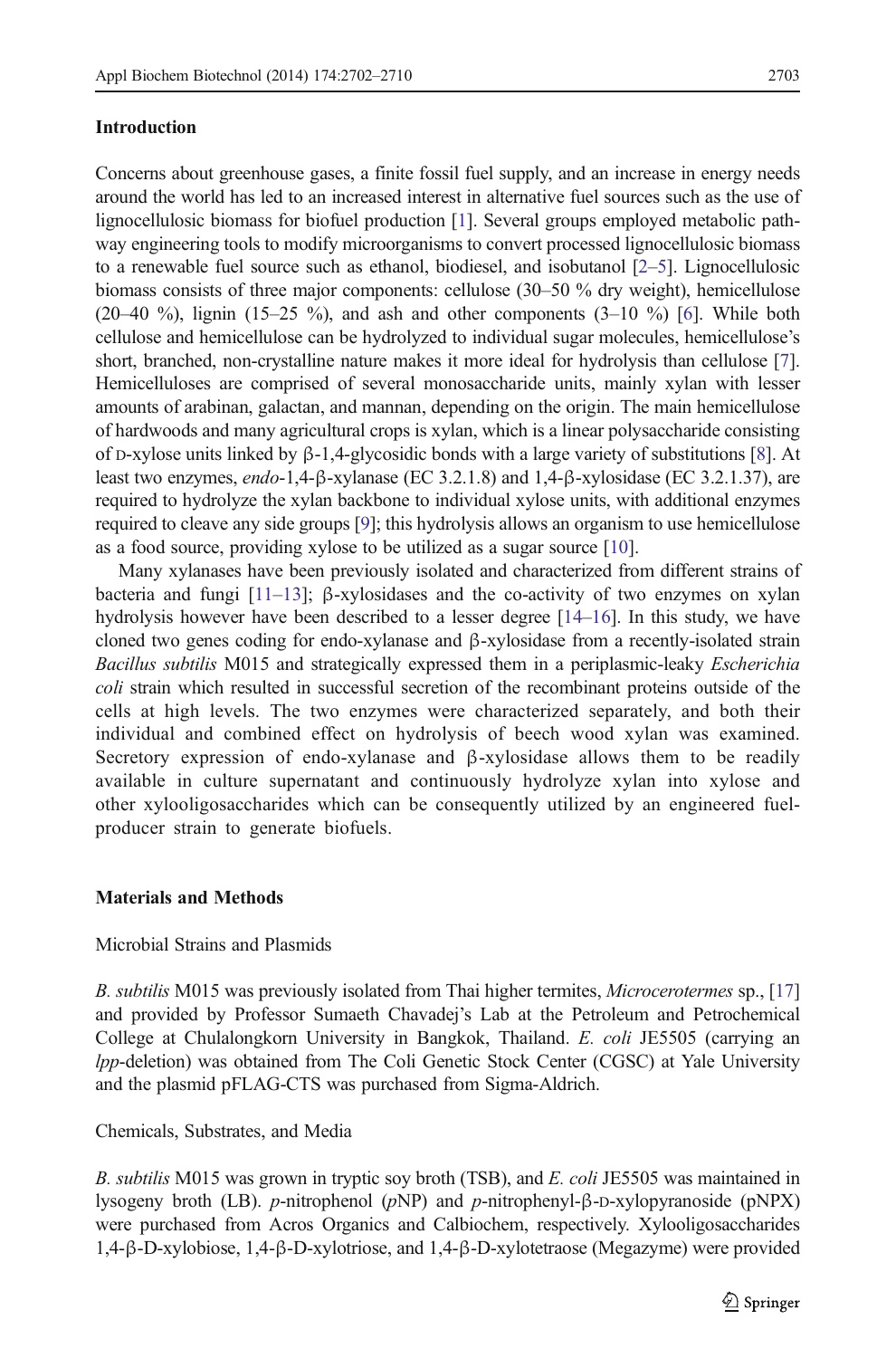by Professor Xiaoxia Lin's Lab (University of Michigan) to be used as standards (X1 to X4) for high-performance liquid chromatography (HPLC).

#### Cloning and Expression of Recombinant Endo-Xylanase and β-Xylosidase

The following two primers were used for the amplification of the xylanase gene by polymerase chain reaction (PCR) using B. subtilis M015 genomic DNA as the template: forward primer (HindIII) 5'-CAGGATCCAAGCTTCTATGTTTAAGTTTAA AAAGAATTTCT-3′, reverse primer (EcoRI) 5′-GCTCAGAATTCTT ACCACACTGT TACGTTA-3′. The xylanase gene was amplified using Phusion High-Fidelity DNA Polymerase (New England Biolabs) with the following PCR program 7 min at 98 °C, 30 s at 98 °C, 30 s at 53 °C, and 30 s at 72 °C (33 cycles), and 5 min at 72 °C. Amplification of the  $\beta$ -xylosidase gene was performed similarly using the following primers: forward primer (Xhol) 5'-GTACTCGAGAAATGAAGATTACCAATCCC-3' and reverse primer (EcoRI) 5'-GCCGAATTCTTATTTTCTTTATAACGAAAATATC-3'. Both primer sets were designed based on the sequence of xylanase (xynA) and βxylosidase (xynB) genes of B. subtilis 168 (GenBank accession number; AL009126.3). Standard molecular biology techniques were performed for the purification, digestion, and ligation of the PCR products and the linearized plasmid DNA. Ligation products (pCTS-XynA and pCTS-XynB) were transformed into E. coli JE5505 by electroporation, and the cloning of the genes was confirmed by DNA sequencing.

For recombinant enzyme production, E. coli cells carrying either pCTS-XynA or pCTS-XynB were grown overnight in 2 mL LB-Ampicillin (100  $\mu$ g/mL), and diluted 1:400 in 10 mL M9 minimal media containing 100 μg/mL ampicillin. Once the optical density of the culture reached  $OD_{600}=0.5$ , gene expression was induced with 1 mM of isopropyl-β-D-thiogalactopyranoside (IPTG, Invitrogen Life Technologies) for 16 h at 37  $\degree$ C. Next day, the cells were pelleted at 4  $\degree$ C and clarified supernatant was sterilized using a 0.22 μm filter. This supernatant was used as crude enzyme (visualized by sodium dodecyl sulfate-polyacrylamide gel electrophoresis) in the following activity assays.

## Enzyme Assays

## Assay for Xylanase Activity

Endo-1,4-β-xylanase activity was determined by the dinitrosalicylic acid (DNS) method [[18\]](#page-8-0). Briefly, 1 % beech wood xylan was dissolved in 50 mM sodium citrate buffer at pH 6.0 and incubated with diluted crude enzyme for 10 min at 50 °C. An equal volume of DNS solution (1.4 % 3,5-dinitrosalicyclic acid, 0.28 % phenol, 0.07 % sodium sulfite, 28 % sodium potassium tartrate, 1.4 % sodium hydroxide) was added to each sample and incubated at 95 °C for 5 min. The absorbance of the mixture was measured at 540 nm, and amount of sugars released from xylan were calculated using D-xylose as a standard. The specific activity (IU/mL) of XynA is defined as the number of micromoles of xylose released per minute per unit volume of XynA crude enzyme. Relative activity of XynA for the temperature profile was determined by dividing the specific activity of XynA at a given temperature by that at 50 °C. The relative activity of XynA for the pH profile was determined by dividing the specific activity at a given pH by that at a pH 5.5 in sodium citrate buffer.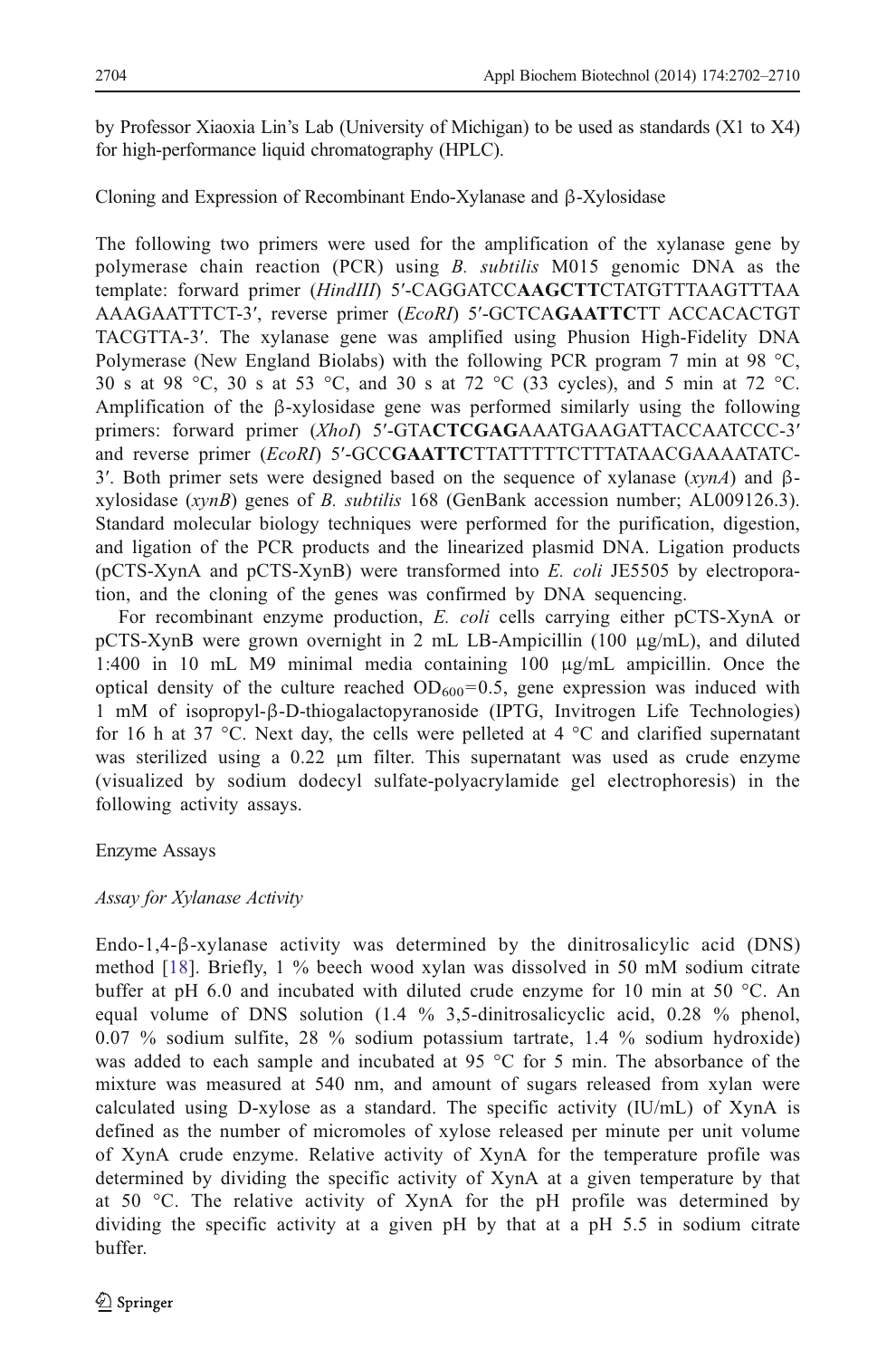## Assay for β-Xylosidase Activity and End-Product Inhibition by Xylose

1,4-β-xylosidase activity was assessed by "pNPX assay" through incubation of the crude enzyme in 50 mM sodium phosphate buffer at pH 7.0 with 5 mM p-nitrophenyl-β-Dxylopyranoside (pNPX) in buffer. The incubation took place at 40 °C for 10 min in a VersaMax microplate reader (Molecular Devices) measuring absorbance at 410 nm every 15 s. The specific amount of p-nitrophenol (pNP) released was calculated using pNP standards at varying concentrations. The specific activity (IU/mL) of XynB is defined as the micromoles of pNP released per minute per unit volume of XynB crude enzyme. Relative activity of XynB for the temperature profile was determined by dividing the specific activity of XynB at a given temperature by that at 35  $\degree$ C and the relative activity of XynB for the pH profile was determined by dividing the specific activity at a given pH by that at a pH 7.5 in sodium phosphate buffer.

To investigate the inhibitory effect of released xylose on XynB activity, increasing concentrations of xylose (up to 150 mM) in 50 mM sodium phosphate buffer at pH 7.0 was added to each well in the pNPX assay. The relative activity of XynB at different concentrations of xylose was calculated by dividing the specific activity at a given concentration of xylose by that of control reaction without xylose.

# Effect of pH and Temperature on Activity

The optimal pH for XynA was determined by performing the DNS assay in 50 mM sodium citrate buffer for pH 4.5–6.0 and 50 mM sodium phosphate buffer for pH 6.0–8.0. The optimal temperature for XynA was determined in 50 mM sodium citrate buffer (pH 6.0) at temperatures ranging from 30 to 70 °C. The optimal pH for XynB was determined by pNPX assay using the same buffer and pH range that was used for XynA. The optimal temperature for XynB was determined in 50 mM sodium phosphate buffer (pH 7.0) in temperatures ranging from 22 to 70 $\degree$ C.

## Synergy of Xylanase and β-Xylosidase on Xylan Hydrolysis

The synergism between XynA and XynB was investigated by combining crude enzymes in 1:1, 1:2, and 1:3 ratios with an equal volume of 1 % beech wood xylan prepared in 50 mM sodium phosphate buffer (pH 7.0). A reference reaction was also set up in a similar way using XynA alone. The mixture was incubated at 40  $^{\circ}$ C for 16 h and the collected samples were examined by HPLC (1100 series, Agilent Technologies) with a RAO organic acid column. 0.0025 M H<sub>2</sub>SO<sub>4</sub> was used as the mobile phase, 5  $\mu$ L of each sample was injected into the system with a flow rate of 0.3 mL/min, and the column was run at 60 °C.

## Results and Discussion

Cloning and Expression of Recombinant Xylanase and β-Xylosidase

Amplification of xylanase and  $\beta$ -xylosidase genes from B. *subtilis* M015 using specific primer pairs yielded 642 and 1602 bp DNA fragments, respectively. Complete sequencing of both strands of each fragment revealed that these genes are encoding for a protein of 213 amino acid residues for XynA (calculated MW of 23,358 Da) and a protein of 533 amino acid residues for XynB (calculated MW of 61,365 Da). The amino acid sequence of XynA was 100 % identical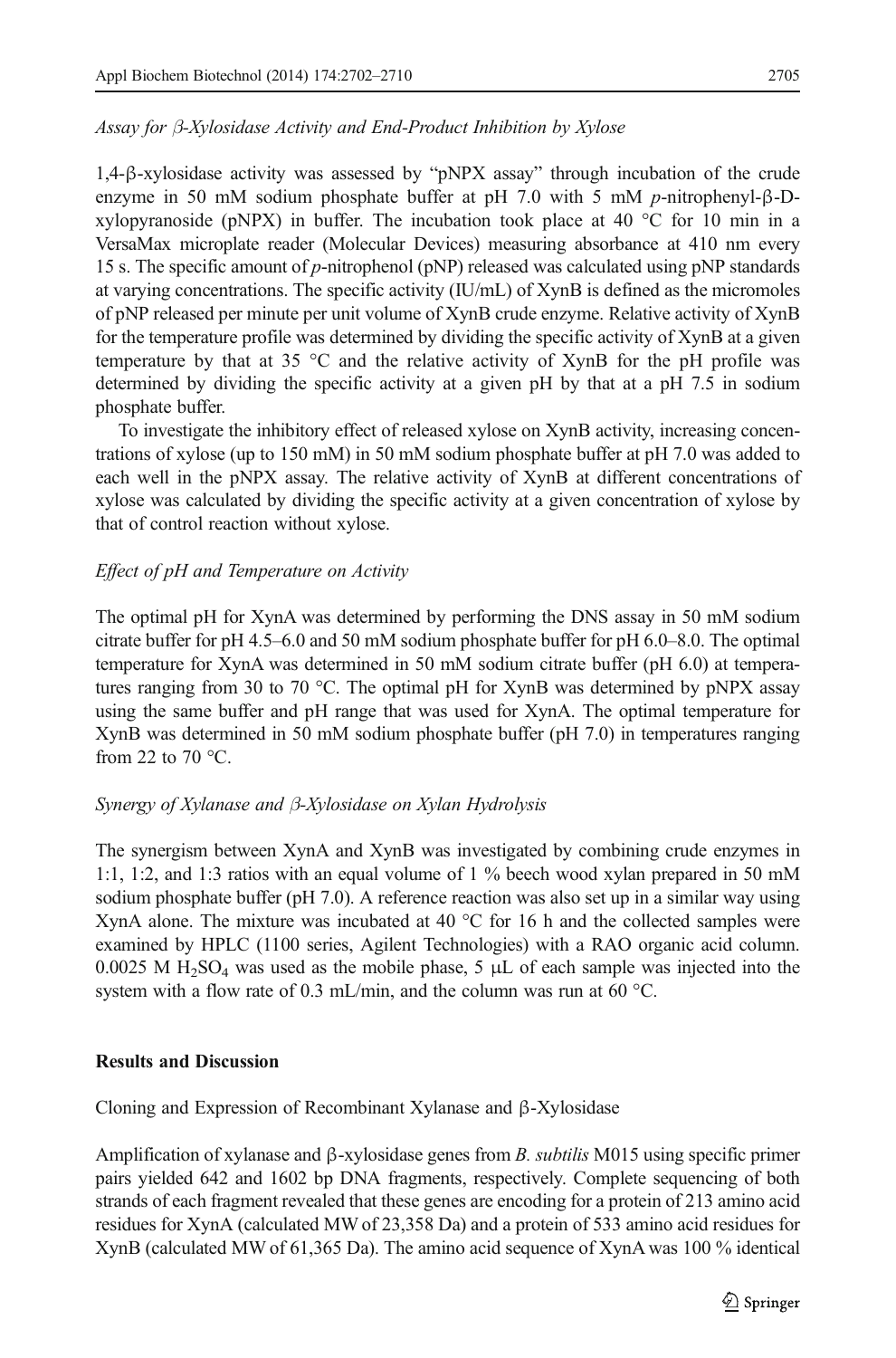to that of B. subtilis R5 (GenBank; AB457186) and 99 % identical to that of B. subtilis subsp. subtilis 168 (AL009126.3, GeneID; 939861). The amino acid sequence of XynB was 100 % identical to that of B. subtilis subsp. subtilis 168  $(AL009126.3, GenelD; 939472)$  and 99 % identical to that of B. subtilis BSP1 (GenBank, CP003695). These findings confirm that XynA belongs to the glycoside hydrolase (GH) family 11 whereas XynB belongs to GH family 43.

The maximum activities of the crude enzymes were determined as  $2.75\pm0.30$  IU/mL and 0.41 +/−0.02 IU/mL for XynA and XynB, respectively. Both XynA, which was purified and concentrated using centrifugal filters (Millipore), and XynB were visualized on a 12 % sodium dodecyl sulfate polyacrylamide gel electrophoresis (SDS-PAGE) gel stained with Coomassie Blue (Biorad) and had molecular weights of approximately 20 and 60 kDa, respectively (Fig. 1), consistent with their theoretical molecular weights.

Xylanase Enzymatic Characteristics

The characteristics of the recombinant xylanase were determined using beech wood xylan as the substrate. The temperature and pH profile of XynA can be found in Fig. [2a, b](#page-5-0). As with many xylanases previously described, XynA prefers mesophilic and slightly acidic conditions. Under the assay conditions used in our study,  $X$ ynA displayed optimum activity at 50  $\degree$ C while retaining over 50 % relative activity between 37 and 60 °C. Unlike other xylanases of B. subtilis CXJZ [\[19\]](#page-8-0) and B. subtilis cho40 [[13\]](#page-8-0), XynA has a lower optimum temperature, making it very similar to xylanases of B. subtilis  $B-10$  [\[20](#page-8-0)] and B. subtilis R5 [\[21](#page-8-0)] whose sequence is identical to XynA (optimum temperature reported as 40 to 50  $^{\circ}$ C). XynA performed optimally in sodium citrate buffer at pH 5.5–6.0; however, its activity quickly dropped below pH 5.0 and when in sodium phosphate buffer of any pH. The activity profile of XynA in sodium citrate buffer is consistent with xylanases from strains mentioned above including B. *subtilis* R5; however, unlike others, it displays much lower activity in phosphate buffer.



Fig. 1 SDS-PAGE of recombinant enzymes. Lanes 2 and 4 show dominant blue protein bands present in culture supernatants corresponding to recombinant XynA and XynB, respectively. 'NC' corresponds to E. coli JE5505 cells containing only pFLAG-CTS. Supernatant samples loaded to *lanes 1, 3, and 5* were taken before inducing protein expression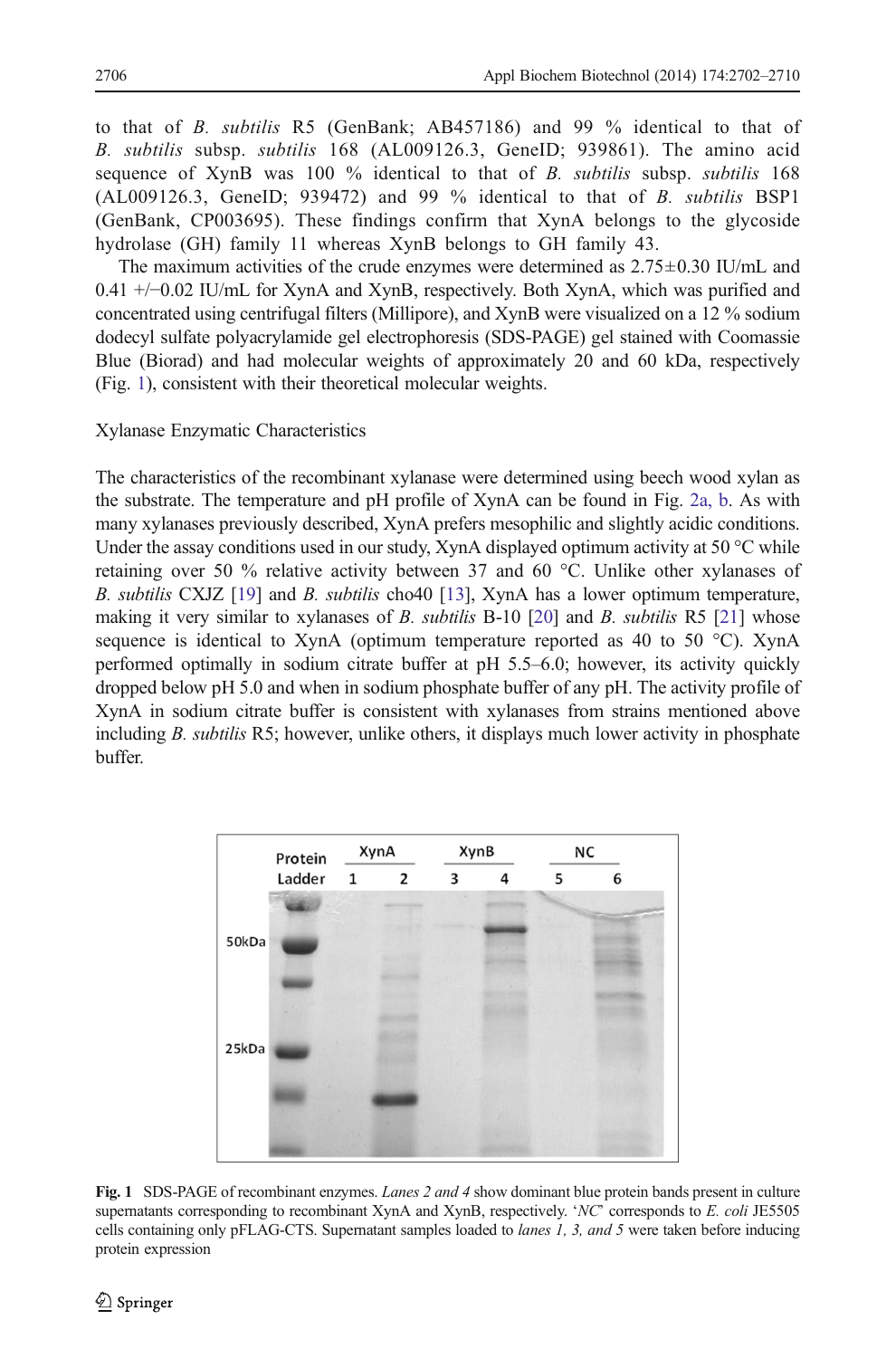<span id="page-5-0"></span>

Fig. 2 Temperature and pH profiles of recombinant XynA. a. Effect of temperature on enzyme activity measured at pH 6.0 in sodium citrate buffer (filled squares). **b**. Effect of pH on enzyme activity measured at 50 °C using sodium citrate buffer and sodium phosphate buffer (filled triangles). Error bars represent standard deviation of triplicate assays

#### β-Xylosidase Enzymatic Characteristics

We have characterized the xylosidase activity of recombinant XynB using pNPX as the substrate and its temperature and pH profiles are shown in Fig. 3a, b. The optimum temperature for XynB was determined as 35 °C. Its activity at 40 °C, often the optimum temperature for GH43 β-xylosidases isolated from bacteria, drops to around 75 % relative to its activity at 35 °C. The temperature used to determine xylosidase activity varies greatly in literature for βxylosidases of *Bacillus spp.*; 25 °C for *B. subtilis* subsp. *subtilis* 168 [\[22\]](#page-8-0), 30 °C for *B. subtilis* PAP115 [\[23\]](#page-8-0), and 50  $\degree$ C for *B. subtilis* (subspecies not reported) [\[24](#page-8-0)]. Therefore, XynB's optimum temperature falls within the range of closely-related β-xylosidases. Similar to its temperature profile, XynB's optimum pH of 7.0 agrees with the pH profile of most GH-43 βxylosidases [\[22](#page-8-0)–[24](#page-8-0)]. XynB showed highest activity in sodium phosphate buffer at pH 7.0–7.5 but dropped to a relative activity of around 20 % at pH 6.0. Interestingly, we have observed that, besides its xylosidase activity, XynB also displays lower galactosidase activity when



Fig. 3 Temperature and pH profiles of recombinant XynB. a. Effect of temperature on enzyme activity measured at pH 7.5 in sodium citrate buffer (filled squares). **b**. Effect of pH on enzyme activity measured at 35 °C using sodium citrate buffer and sodium phosphate buffer (filled triangles). Error bars represent standard deviation of triplicate assays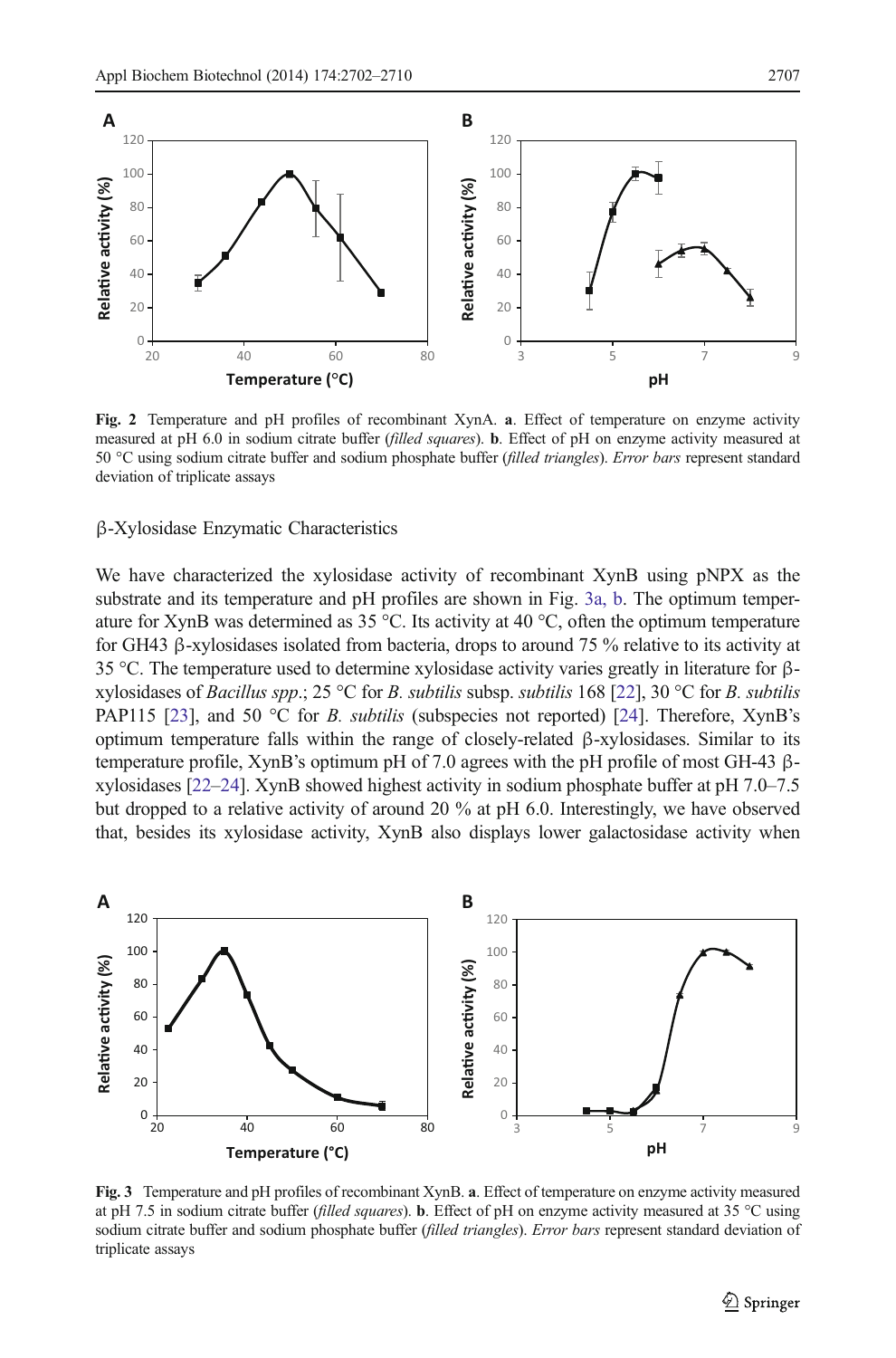tested with 2-nitrophenyl-β-galactopyranoside (oNPGal) but no glucosidase activity was detected when tested with 4-nitrophenyl- β-glucopyranoside (pNPG) (unpublished results).

Previous studies have shown that some β-xylosidases experience end-product inhibition by xylose present in the reaction mix [\[15,](#page-8-0) [25\]](#page-8-0). We have observed a similar effect on XynB where its relative activity quickly dropped to 55 % in the presence of 20 mM of xylose and continued decreasing with increasing xylose concentration in the reaction mix (Fig. 4). However, this should not present an issue for consolidated bioprocesses with fuel-producer strains wherein xylose is consumed before it accumulates to inhibitory concentrations.

Synergy of Xylanase and β-Xylosidase on Xylan Hydrolysis

To investigate the co-activity of XynA and XynB, varying ratios of two enzymes were incubated with beech wood xylan and produced oligosaccharide profiles were determined by HPLC. When tested alone, XynA released mostly xylobiose and to a lesser amount, xylotriose and xylotetraose; but no xylose was detected in the samples. The combination of XynA and XynB, however, allowed for the production of xylose as well as increased amounts of all xylooligosaccharides examined (xylose, xylobiose, xylotriose, and xylotetraose) as seen in Fig. [5.](#page-7-0)

In particular, combining the two enzymes in a 1:3 volume ratio released the most sugar from xylan over 16 h incubation. After an incubation of only 1 h, the XynA/XynB combination increased the total amount of sugars released by about 20 % with xylobiose being the primary sugar released. By 16 h, the total amount of sugars released was about 90 % higher than that of XynA alone again with the primary sugar as xylobiose. A similar synergistic effect was noticed by Carapito et al. (2009), Bao et al. (2012), and Zhou et al. (2012) who also reported that the combination of the two enzymes led to xylose formation with an excess of xylobiose [\[16](#page-8-0), [26](#page-8-0), [27](#page-8-0)]. It should be noted here that, although a standard for xylopentaose was not included in this study, the increase in the peak for LB media indicates that the hydrolysis of xylan with XynA/XynB complex leads to formation of another product, possibly xylopentaose, whose peak being overlapped by that of growth media.

In conclusion, we have successfully isolated and expressed the genes encoding for endoxylanase and β-xylosidase of B. subtilis M015 in E. coli JE5505 and characterized their activity in xylan hydrolysis. The compatibility of optimum reaction conditions and their

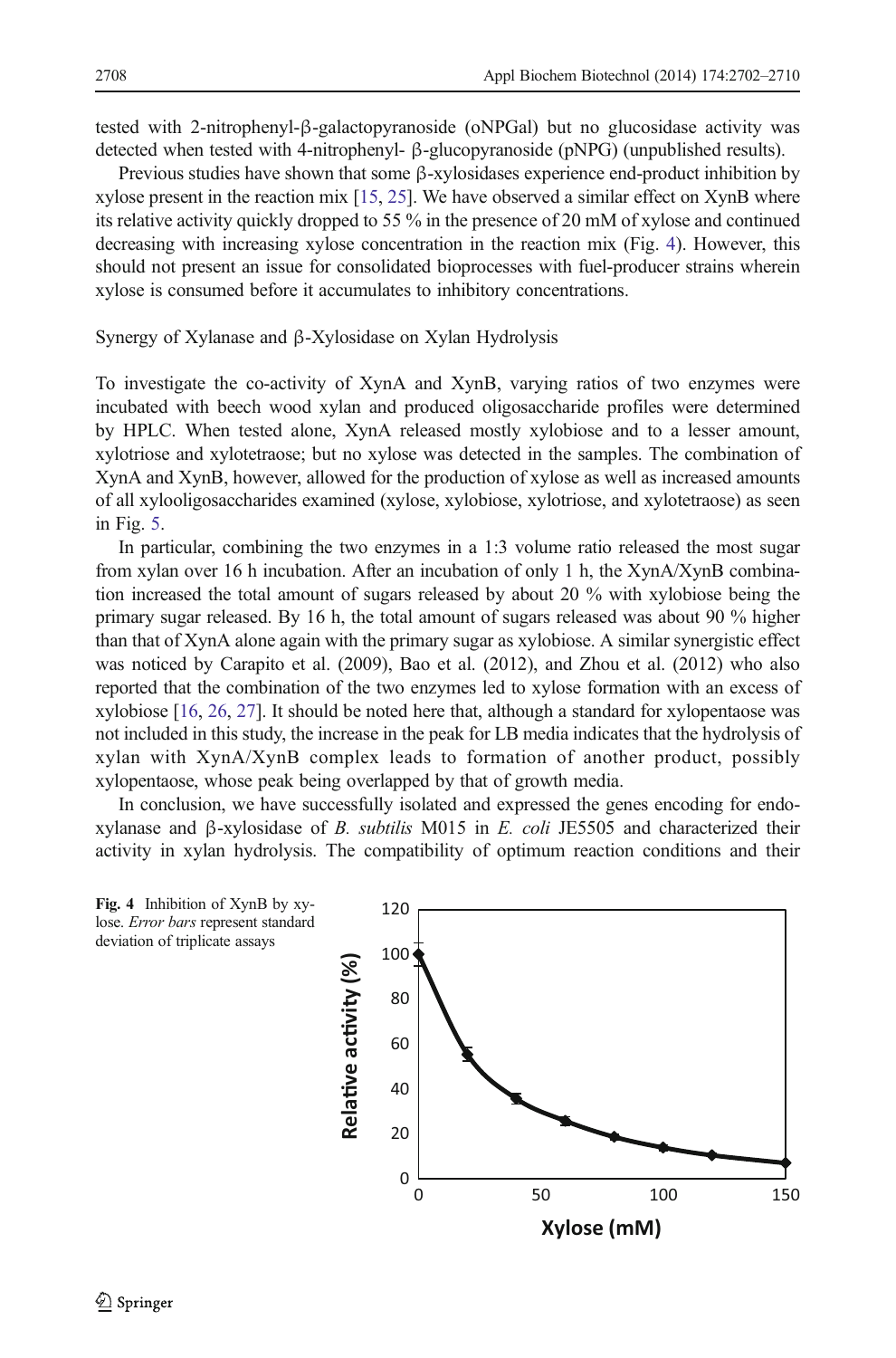<span id="page-7-0"></span>

Fig. 5 Xylan hydrolysis by XynA and XynA/XynB (at 1:3 ratio) a. Amount of different sugars released at 1 and 16 h incubation (determined by DNS assay) b. HPLC diagram of xylan hydrolysis by XynA (top) and XynA/ XynB (bottom) after 16 h incubation. X+B XynA+XynB, X4 xylotetrose, X3 xylotriose, X2 xylobiose, and X xylose

consequently high synergistic activity makes them compatible with bacterial cultivation and will allow these clones to be used in a consolidated bioprocess with a fuel-producer strain to convert xylooligosaccharides into biofuels (i.e., ethanol, isobutanol, etc.) by using xylan as the feedstock.

Acknowledgments We would like to acknowledge the help of Dr. Alissa Kerner and Dr. Jeremy Minty from Professor Xiaoxia Lin's Lab at the Department of Chemical Engineering, University of Michigan. Partial funding of this project by the Gates foundation and College of Engineering is gratefully acknowledged.

Open Access This article is distributed under the terms of the Creative Commons Attribution License which permits any use, distribution, and reproduction in any medium, provided the original author(s) and the source are credited.

#### **References**

- 1. Simmons, B. A. (2011). Opportunities and challenges in advanced biofuel production: the importance of synthetic biology and combustion science. *Biofuels*, 2(1), 5–7.
- 2. Bokinsky, G., Peralta-Yahya, P. P., George, A., Holmes, B. M., Steen, E. J., Dietrich, J., Lee, T. S., Tullman-Ercek, D., Voigt, C. A., Simmons, B. A., & Keasling, J. D. (2011). Synthesis of three advanced biofuels from ionic liquid-pretreated switchgrass using engineered Escherichia coli. Proceedings of the National Academy of Sciences of the United States of America, 108(50), 19949–19954.
- 3. Hildebrand, A., Schlacta, T., Warmack, R., Kasuga, T., & Fan, Z. (2013). Engineering Escherichia coli for improved ethanol production from gluconate. Journal of Biotechnology, 168(1), 101–106.
- 4. Mattam, A. J., & Yazdani, S. S. (2013). Engineering E. coli strain for conversion of short chain fatty acids to bioalcohols. Biotechnology for Biofuels, 6(1), 128.
- 5. Minty, J. J., Singer, M. E., Scholz, S. A., Bae, C. H., Ahn, J. H., Foster, C. E., Liao, J. C., & Lin, X. N. (2013). Design and characterization of synthetic fungal-bacterial consortia for direct production of isobutanol